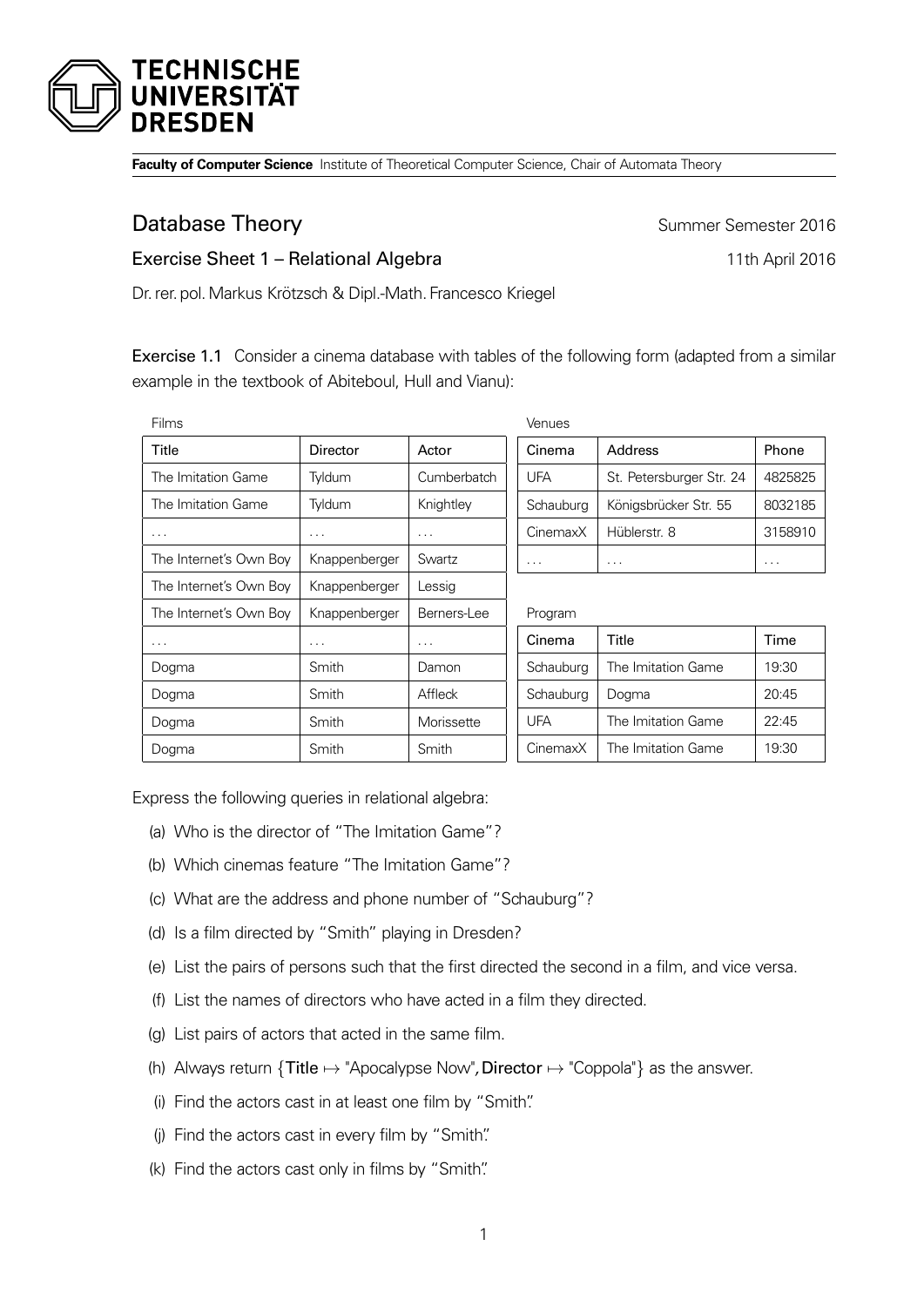- (l) Find all pairs of actors who act together in at least one film.
- (m) Find all pairs of actors cast in exactly the same films.
- (n) Find the directors such that every actor is cast in one of his or her films.

**Exercise 1.2** We use  $\varepsilon$  to denote the *empty function*, i.e., the function with the empty domain, which is defined for no value. We use  $\emptyset$  to denote the empty table with no rows and no columns. Now for a table *R*, what are the results of the following expressions?

 $R \bowtie R$   $R \bowtie \emptyset$   $R \bowtie \{\varepsilon\}$ 

Exercise 1.3 Express the following operations using other operations presented in the lecture:

- *•* Intersection *R* ∩ *S*.
- *•* Cross product (Cartesian product) *R* × *S*.
- Selection  $\sigma_{n=a}(R)$ , where *a* is a constant.
- Arbitrary constant tables in queries (the constants in the lecture only had one single column and one single row; generalise this to any number of constants and rows)

Exercise 1.4 Consider the following identities and decide for each whether it is true or false. If true, prove your answer using the definitions from the lecture; if false, give a counterexample.

- (a)  $R \bowtie S = S \bowtie R$
- (b)  $R \bowtie (S \bowtie T) = (R \bowtie S) \bowtie T$ .
- (c)  $\pi_X(R \circ S) = \pi_X(R) \circ \pi_X(S)$  for all  $\circ \in \{\cup, \cap, -\infty\}.$
- (d)  $\sigma_{n=m}(R \circ S) = \sigma_{n=m}(R) \circ \sigma_{n=m}(S)$  for all  $\circ \in \{\cup, \cap, -\}.$
- (e)  $\sigma_{n=m}(R \bowtie S) = \sigma_{n=m}(R) \bowtie S$ , for *n* and *m* attributes of *R* only.

Why are these identities of interest?

**Exercise 1.5** Let  $R^{\mathcal{I}}$  and  $S^{\mathcal{I}}$  be tables of schema  $R[U]$  and  $S[V]$ , respectively. The *division* of  $R^{\mathcal{I}}$  by  $S^{\cal I}$ , written as  $(R^{\cal I} \div S^{\cal I})$ , is defined to be the maximal table over the attributes  $U \setminus V$  that satisfies  $(R^{\mathcal{I}}\div S^{\mathcal{I}})\bowtie S^{\mathcal{I}}\subseteq R^{\mathcal{I}}.$  Note that the joined tables here do not have any attributes in common, so the natural join works as a cross product.

Consider the following table and use the division operator to express a query for the cities that have been visited by all people.